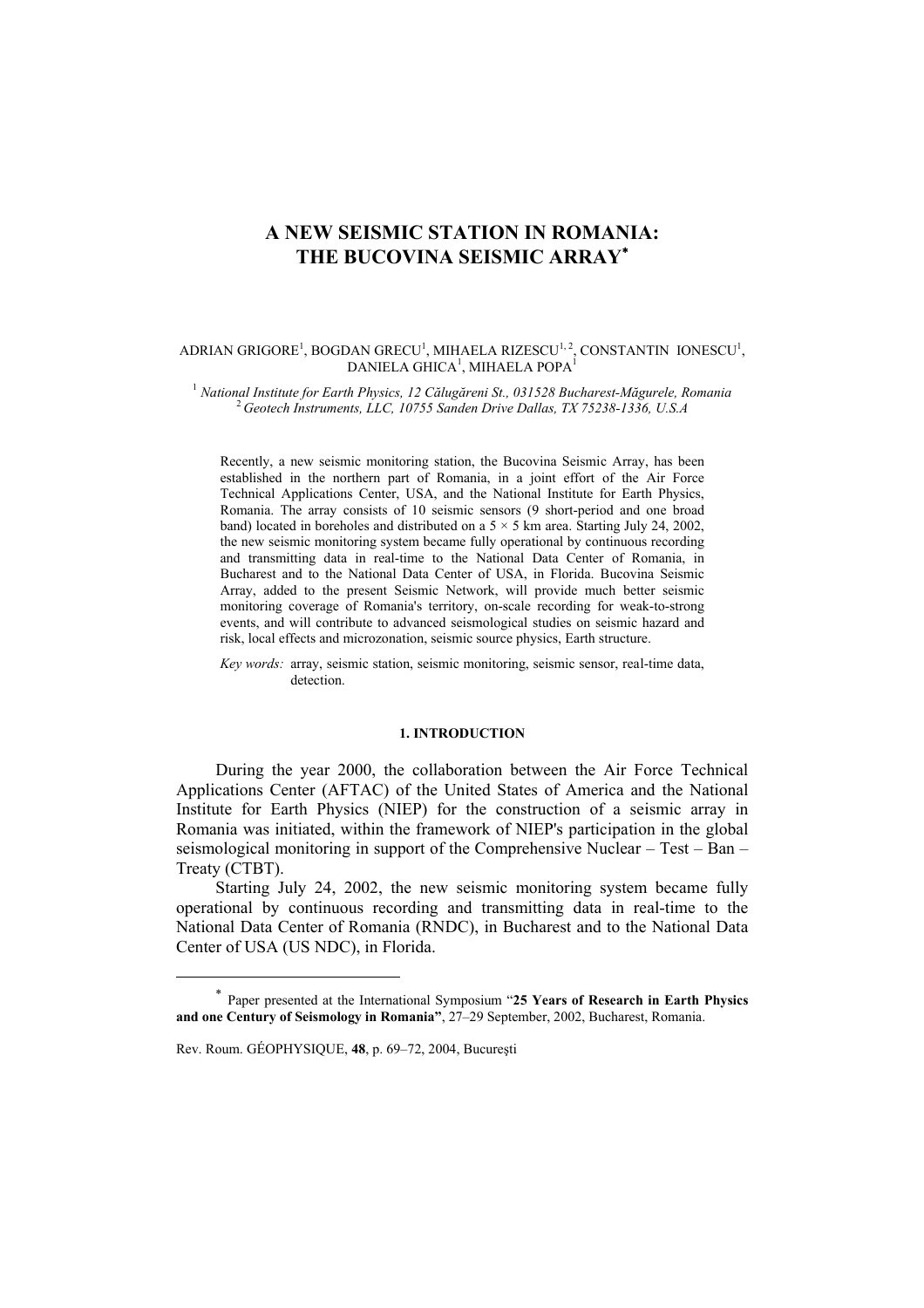#### **2. SITE DESCRIPTION AND ELEMENT FIELD DISTRIBUTION**

Geophysical and geological studies determined the best site for installing the seismic array; this is located near Benia village, in Suceava county (see Fig.1, Grecu *et al.*, 2002). The geographical position of the Bucovina Seismic Array (BURAR) is: 47.6148N latitude, 25.2168E longitude and 1150 m altitude.

The site geology consists of massive pre-Cambrian and lower paleozoic epimetamorphic schists of green schist grade; in some areas limestone overlies the schists. All borehole locations are in the schist.

Noise survey carried out for the site mentioned above showed a low noise level of site: the mean Power Spectral Density (PSD) values at 1 Hz are -8.6 dB relative to 1 nm<sup>2</sup>/Hz and  $-38.4$  dB at 6 Hz (see Fig. 2). For the noise survey, four sensors were placed in the area in order to perform the site survey. One of the sensors was kept recording for the duration of the experiment, whereas the other sensors recorded for approximately two days each. The noise spectra obtained for this site were the lowest obtained for any area surveyed in Romania. Noted that 8 sites were investigated for noise survey (Clauter, 2000).

BURAR consists of 10 seismic stations located in boreholes and distributed on a 5 km  $\times$  5 km area (see Fig. 3). Nine stations are equipped with short-period (SP) vertical sensors (GS-21 res) and one station is equipped with broad-band (BB) three component sensors (KS 54000). The broad-band station is located in the same place with the element number 8.

## **3. BURAR SYSTEM DESCRIPTION**

The BURAR System performs acquisition, storage, processing and transmitting seismic, environmental and state-of-health (SOH) data. In Fig. 4 is given the block diagram of the BURAR System installed at Bucovina, Romania. It includes two types of subsystems:

- a single Central Recording Subsystem (CRS), containing un unmanned segment located in Bucovina and a manned segment located in the RNDC;
- 9 separate Data Acquisition Subsystems (DAS).

The communications between the DASs and CRS are defined as intrasite communications (wireless spread spectrum intra link, 2.4 GHz frequency band). The communications between the Bucovina station and the RNDC are defined as inter-site communications.

#### 3.1. DATA ACQUISITION SUBSYSTEM (DAS)

In Fig. 5 (Grecu *et al.*, 2002) the block diagram of the DAS is presented. The main DAS functions consist of acquiring seismic, SOH and environmental data and in generating and performing seismic calibration.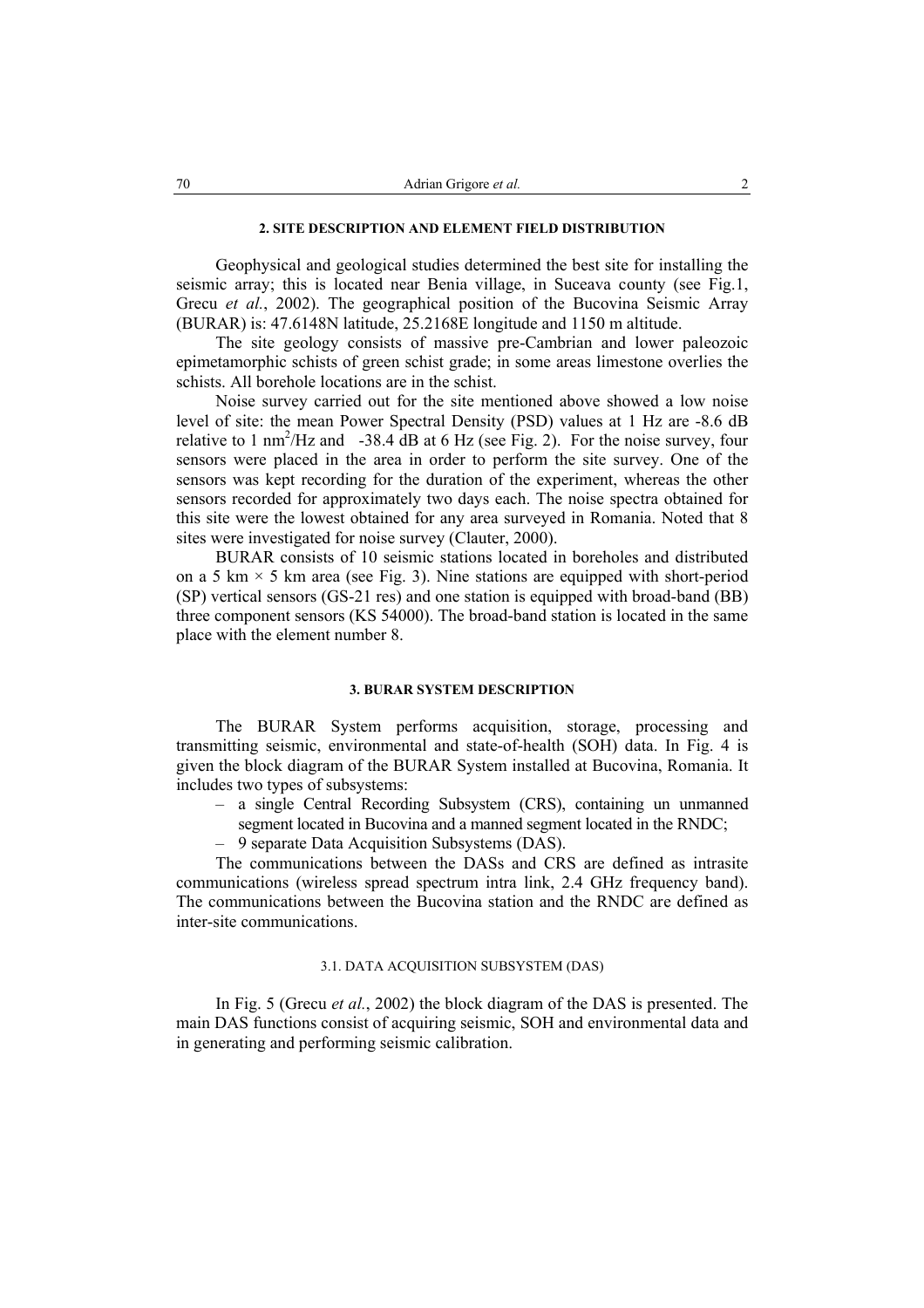Two separate configurations were used for the DAS in the Bucovina Array:

- SP DAS containing a SP sensor element, a communication element and a power element;
- CO DAS containing a BB sensor element, an SP sensor element, a communication element and a power element.
- In Fig. 6 the seismic data flow from the DAS is presented.

### 3.2. CENTRAL RECORDING SUBSYSTEM (CRS)

In Fig. 7 the block diagram of the CRS is given. The CRS unmanned segment (UCRS, located in Bucovina) receives seismic, SOH and environmental data from the DASs of the elements and then transmits those data to the CRS manned segment. The CRS manned segment (located in Bucharest) receives, demultiplexes, stores, processes and displays the data.

Additionally, the CRS manned segment provides array command and control, performs data calibration measurements and reformats and retransmits all data to US NDC.

In Fig. 8 is presented the seismic data flow into the CRS.

## **4. DATA PROCESSING**

The seismic data from the BURAR System are continuously recorded and transmitted in real-time to the National Data Center of Romania (RNDC), in Bucharest. In Fig. 9 is shown the displaying form of the seismic data consisting of the real-time waveforms recording.

In Fig. 10 are presented two examples of seismic events recorded at the NDC in Bucharest:

- a) the Vrancea event of July 14, 2002 ( $M_L = 4.2$ );
- b) the teleseismic event of September 8, 2002 ( $M_W = 7.3$ ) (time UTC: 18:44:26; location: 3.2S 142.9E; depth: 33 km; M = 7.6; region: near N coast of New Guinea).

For the first full month of BURAR operation, two detection statistics were performed in comparison with the Telemetered Seismic Network. Fig. 11 shows the detection of teleseismic events – BURAR/Telemetered Network comparison and Fig. 12, the detection of local events – BURAR/Telemetered Network comparison.

#### **5. CONCLUSIONS**

Bucovina Seismic Array, added to the present Romanian Seismic Network, provides a much better seismic monitoring coverage of Romania's territory, on-scale